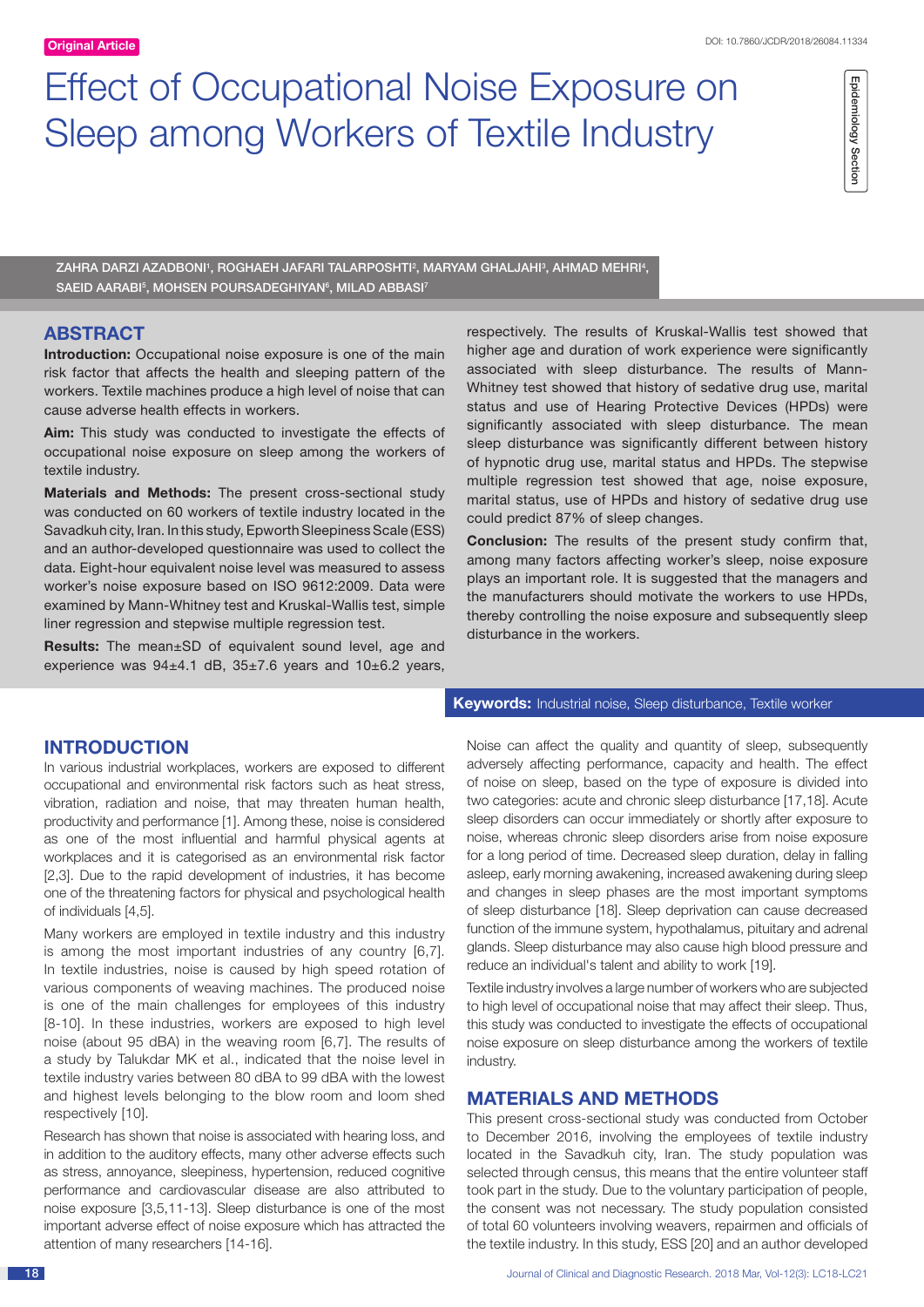sociodemographic questionnaire (consisting of demographic information such as age, experience, etc.) were used to collect sleep disturbance and sociodemographic data respectively. Eighthour equivalent noise level was measured to assess worker's noise exposure. Ethical consideration such as keeping the personal information confidential was considered by authors. Inclusion criteria: staff exposed to noise above 80 dBA, with at least one year of work experience and no history of sedative drug use for at least one year. Exclusion criteria: staff with history of drug addiction and invalid questionnaires were excluded from the study.

#### **Epworth Sleepiness Scale**

Data regarding sleep disturbance was collected with the help of ESS [20]. The sleepiness of the workers was measured in eight different situations with the help of eight questions having response in Likert scale (0=lack of sleepiness and 3=excessive sleepiness). The scores ranged from 0 to 24. Individual score range from 0 to 8 was regarded as normal, 9 to 12 as mild, 13 to 16 as moderate and more than 16 as severe sleepiness [21].

#### **Noise Measurement**

Noise measurement was performed according to standard ISO 9612:2009 [22]. The level of worker's noise exposure, was determined for all the work stations during all the shifts. The 15 minute equivalent noise level was measured using the dosimeter model SET-1355. In the end, eight-hour equivalent sound level was calculated using the formula [22]:

$$
L_{Aeq.8h}(dB) = 10 Log[\frac{1}{T}\sum_{i=1}^{n} t_i 10]^{Lpl/10}
$$

In this formula:

 $L_{\text{Ae}q.8h}$ =8-hour equivalent sound level,

 $t$  =time within which the  $L_{Aeq, t}$  levels occur, i

T=sum of all  $t_{i}$ ,

 $L<sub>pi</sub>=$ noise pressure level which is measured during t

n=number of intervals in which the sound is measured.

### **Statistical analysis**

The data were entered into the SPSS Version 20.0 software and statistical analysis was performed. The Shapiro-Wilk test was applied for assessing normality. According to the results of Shapiro-Wilk test, data had non normal distribution. Thus, non parametric Mann-Whitney test and Kruskal-Wallis test were applied to study the mean sleep disturbance differences between the variables with two levels and three levels, respectively. To study the effect of noise exposure, age and duration of work experience linear regression test was applied. The spontaneous effects of understudied variables on sleep disturbances were assessed using stepwise multiple regression test.

#### **Results**

A total of 60 workers (45 males, 15 females) were investigated. The mean±standard deviation score for sleep disturbance was 12±4.1. Equivalent sound level was measured to be 94±4.1 dB. The mean±standard deviation for age and experience was 35±7.6 years and 10±6.2 years, respectively. The level of sound exposure for weavers, other repairmen and officials, single, married, workers who use HPDs, workers without HPDs, workers with sedative drug use, workers without sedative drug use was 94.1±5.2 dB, 93.9±3.8 dB, 95.9±2.4 dB, 94±4.1 dB, 95±3.3 dB, 91.7±4.7 dB, 95±3.3 dB and 91.7±4.7 dB, respectively.

Sleep disturbance in the workers without HPDs, workers with history of sedative drug use, workers working in the morning shift, workers with education level less than diploma and single workers was more than others. The results were statistically insignificant for workers of morning shift and education less than diploma.

The results of Kruskal-Wallis test showed that there was a statistically significant difference of mean sleep disturbance among age and work experience groups. There was no significant difference among other variables. The results of Kruskal-Wallis test is presented in [Table/Fig-1].

| <b>Variables</b>                                                                                                                                              |                    | Frequency  | Sleep dis-<br>turbance<br>mean<br>(Standard<br>deviation) | т      | Signifi-<br>cant with<br>Kruskal-<br><b>Wallis</b><br>test |  |
|---------------------------------------------------------------------------------------------------------------------------------------------------------------|--------------------|------------|-----------------------------------------------------------|--------|------------------------------------------------------------|--|
| Age (year)                                                                                                                                                    | $20 - 30$          | 21 (35%)   | 7.6(3.6)                                                  | 41.119 | < 0.001                                                    |  |
|                                                                                                                                                               | $30 - 40$          | 22 (36.6%) | 13.3(1.7)                                                 |        |                                                            |  |
|                                                                                                                                                               | 40-60              | 17 (28.4%) | 15.6(1)                                                   |        |                                                            |  |
| <b>Shifts</b>                                                                                                                                                 | Morning            | 32 (53.3%) | 12.5(3.3)                                                 | 3.132  | 0.209                                                      |  |
|                                                                                                                                                               | Evening            | 15 (25%)   | 10.8(4.5)                                                 |        |                                                            |  |
|                                                                                                                                                               | Night              | 12 (20%)   | 10.8(5.2)                                                 |        |                                                            |  |
| Level of<br>education                                                                                                                                         | $\,<\,$<br>Diploma | 12 (20%)   | 13.3(3.2)                                                 | 1.447  | 0.485                                                      |  |
|                                                                                                                                                               | Diploma            | 36 (60%)   | 11.4(4.4)                                                 |        |                                                            |  |
|                                                                                                                                                               | $\geq$<br>Diploma  | 12 (20%)   | 12.4(4)                                                   |        |                                                            |  |
| Work experience<br>(year)                                                                                                                                     | <5 year            | 21 (35%)   | 8.1(3.6)                                                  | 31.458 | < 0.001                                                    |  |
|                                                                                                                                                               | $5 - 15$           | 22 (36.6%) | 13.0(3.1)                                                 |        |                                                            |  |
|                                                                                                                                                               | $15 - 25$          | 17 (28.4%) | 15.4(1.4)                                                 |        |                                                            |  |
| [Table/Fig-1]: Comparison of mean value of sleep disturbance among classified<br>variables such as age, experience, type of shift work and educational level. |                    |            |                                                           |        |                                                            |  |

The results of Mann-Whitney test showed that the mean sleep disturbance was significantly different among workers with history of sedative drug use, non usage of HPDs and marital status (p-value <0.001). The results are shown in [Table/Fig-2].

| <b>Variables</b>                                                                                                                                                              |           | <b>Frequency</b> | <b>Sleep</b><br>disturbance<br>mean<br>(Standard<br>deviation) | т     | Signifi-<br>cant with<br>Mann-<br>Whitney<br>test |  |
|-------------------------------------------------------------------------------------------------------------------------------------------------------------------------------|-----------|------------------|----------------------------------------------------------------|-------|---------------------------------------------------|--|
| History of<br>sedative drug<br>use                                                                                                                                            | Yes       | 40 (66.7%)       | 14.2(3.2)                                                      |       | < 0.001                                           |  |
|                                                                                                                                                                               | No        | 20 (33.3%)       | 10.9(4.1)                                                      | 85    |                                                   |  |
| Hearing<br>protection<br>devices (HPDs)                                                                                                                                       | Yes       | 40 (66.7%)       | 10.0(4)                                                        |       | < 0.001                                           |  |
|                                                                                                                                                                               | <b>No</b> | 20 (33.3%)       | 14.8(2.5)                                                      | 131.5 |                                                   |  |
| <b>Marital status</b>                                                                                                                                                         | Married   | 15 (25%)         | 6.8(3.3)                                                       | 52.5  | < 0.001                                           |  |
|                                                                                                                                                                               | Single    | 45 (75%)         | 13.7(3.7)                                                      |       |                                                   |  |
| Job                                                                                                                                                                           | Weaver    | 48 (80%)         | 11.8 (4.3)                                                     | 253.5 | 0.521                                             |  |
|                                                                                                                                                                               | Other     | 12 (20%)         | 12.7(3.4)                                                      |       |                                                   |  |
| <b>[Table/Fig-2]:</b> Comparison of mean value of sleep disturbance among understudy<br>variables such as history of sedative drug use, HPDs, marital status and type of job. |           |                  |                                                                |       |                                                   |  |

Simple linear regression test was used to study the effects of noise induced from weaving machines, age and job tenure on sleep disturbance. Based on the results of this test it was observed that noise exposure could justify 18% of the dependent variables. The results also showed that each 1 dB increase of noise exposure is accompanied by 0.43 unit increase in sleep disturbance.

The results also showed that age and duration of work experience had a significant effect on sleep disturbance so that they could justify 73% and 47% of sleep changes, respectively. Based on the results of this simple linear regression test, each one year increase in age and duration of work experience is accompanied by 0.86 and 0.68 unit increase of sleep disturbance, respectively.

To study the spontaneous effects of independent variables on sleep disturbances, stepwise multiple regression test was used. Stepwise multiple regression results showed that during the five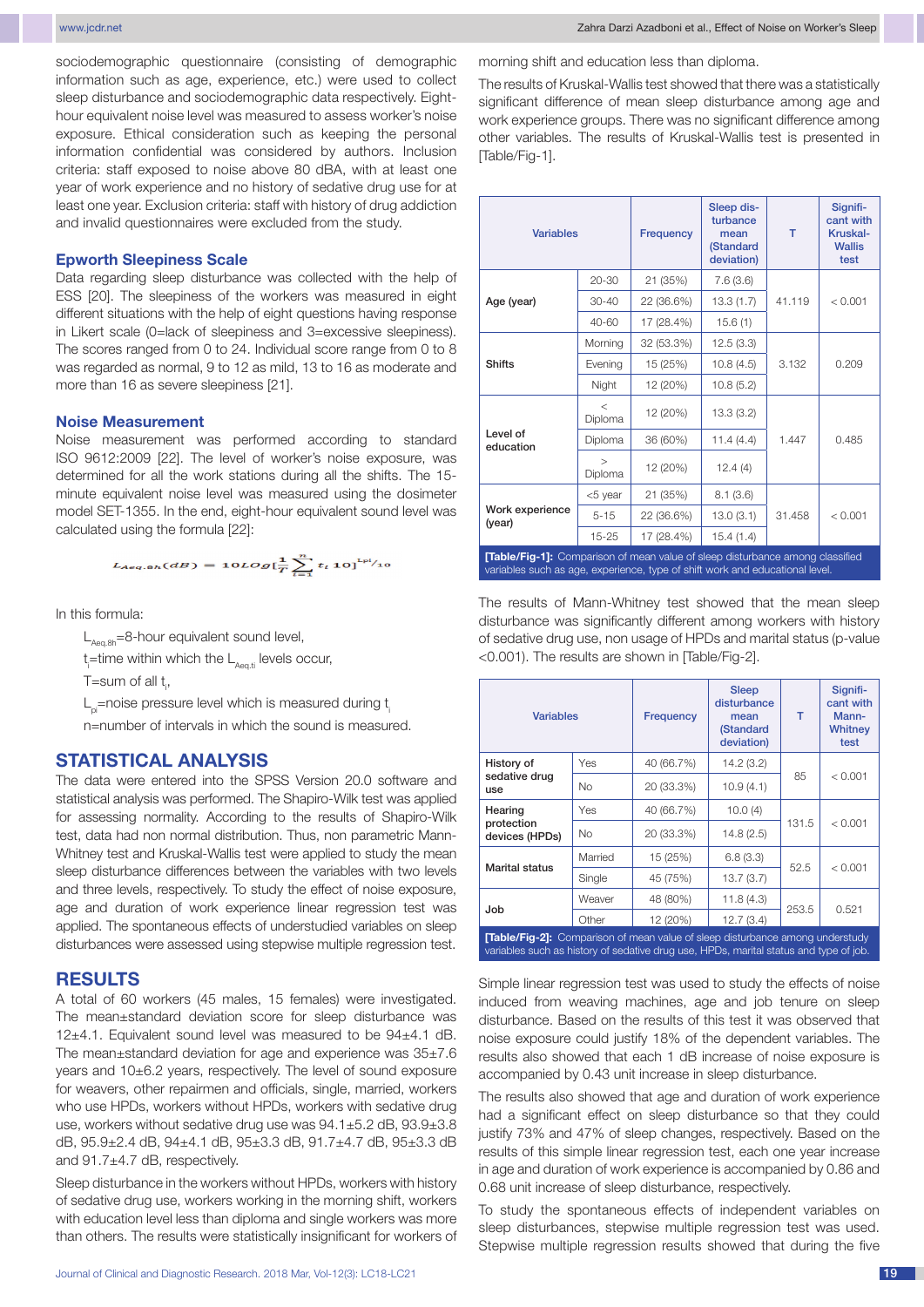steps, by adding a new variable to the previous steps, five variables, including age, noise exposure, marital status, HPDs and history of sedative drug use could predict sleep disturbance significantly. The results of stepwise multiple regression test are presented in [Table/Fig-3].

| <b>Predictor variables</b>                                                              | <b>Beta</b> | в    | <b>Standard</b><br>error | т    | p-value |  |
|-----------------------------------------------------------------------------------------|-------------|------|--------------------------|------|---------|--|
| Age                                                                                     | 0.691       | 0.37 | 0.041                    | 9.06 | 0.001   |  |
| Noise exposure                                                                          | 0.44        | 2.5  | 0.45                     | 5.54 | 0.001   |  |
| Marital status                                                                          | 0.335       | 3.16 | 0.59                     | 5.32 | 0.001   |  |
| Hearing protection<br>devices (HPDs)                                                    | 0.222       | 1.92 | 0.51                     | 3.74 | 0.001   |  |
| History of sedative<br>drug use                                                         | 0.195       | 1.93 | 0.68                     | 2.83 | 0.006   |  |
| <b>[Table/Fig-3]:</b> Simultaneous effects of age, noise exposure, marital status, HPDs |             |      |                          |      |         |  |

and history of sedative drug use on the sleep disturbance.

In the first step, based on the results of Kruskal-Wallis test and regression statistical indices it was clear that age could justify dependent variable changes statistically, so that it was able to predict 72% of changes in sleep. In the second step, age and noise exposure were included in the model and they could simultaneously predict 81% of changes in sleep. In the next step, age, noise exposure and marital status were simultaneously entered into the model and they could predict 83% of changes in sleep. In the fourth step, the three above mentioned variables along with HPDs were included in the model simultaneously and they could predict a total of 85% of the sleep disturbance. In the final step, history of sedative drug use was added to the model and it was observed that predictors could justify 87% of sleep disturbance. The results of stepwise multiple regression test are presented in [Table/Fig-3].

#### **Discussion**

The results of the present study, showed that occupational noise is one of the important factors that can affect sleep. The literature had confirmed that noise exposure can cause indirect effects in addition to the hearing damage. Amongst these indirect effects, decreased general health and sleep disturbance are some of the most important effects that have caused a number of complaints from individuals who are exposed to noise [4,5,18]. Textile industry, due to the interactions of various rotating components of spinning and weaving machines produces high level of sound that exceeds the standard level. This study was conducted to investigate the effects of occupational noise exposure on sleep among the workers of textile industry.

The results of the present study showed that there was a significant relationship between sleep disturbance and age, which is consistent with other studies [16,23]. Abbasi M et al., showed that age can directly affect sleep and sleep disturbance is higher in the elderly compared to young [16]. Circadian rhythm is affected by age and it is reasonable to expect that advancing age disturbs sleep. Based on the results of Kruskal-Wallis test, mean sleep disturbance was different among workers with different work experience. It can be said that workers with higher work experience are more exposed to occupational risk factors such as noise, which can affect their sleep and thus their sleep is more disturbed.

In the present study a significant relationship between marital status and sleep disturbance was also revealed. These results are contrary to the results of the study by Lallukka T et al., [24]. They showed that married individuals with high and low income had more sleep disturbances compared to the single individuals. Nuaim R et al., conducted a study on the aluminium industry workers in 2015 and showed that there was a significant relationship between sleep disturbance and marital status [25]. Knudsen HK et al., showed marital status as the measure of trouble falling asleep [26].

The results of the present study revealed that there was a significant association between history of sedative drug use and sleep disturbance. Izadi F et al., said that there is a significant relationship between sleep quality and use of hypnotics [27]. Frighetto L et al., stated that people who use hypnotic drugs were not satisfied with their sleep [28]. An association of HPDs with sleep disturbance was observed in this study [Table/Fig-2]. Considering the results of this study that noise can affect worker's sleep, it can be said that workers who don't use HPDs are exposed to lower levels of occupational noise but they perceive higher level of noise and subsequently they experience more sleep disturbance. HPDs as a control device can reduce the level of individual's noise exposure to about 15 dB. Workers with HPDs were exposed to 95±3.3 dB noise; however, HPDs can reduce their exposure to 80 dB and it can be assumed that although this group is exposed to higher level of noise but they perceive lower level of noise compared to workers without HPDs.

The present study investigated the effects of occupational noise exposure on sleep among the workers. The results of the study showed that there was an impact of occupational noise exposure on workers' sleep. This result is confirmed by other researchers [15,16,18]. Abbasi M et al., reported that wind turbine noise had a potential effect on the sleep of wind farm workers. They also stated that sleep disturbance can be caused by noise annoyance and subsequently it can cause adverse health effects [29]. Sunde E et al., noted that equivalent noise level and the sleep variables such as time in bed, sleep interval duration, average duration of awakenings, percentage mobility and sleep efficiency have a statistically significant association [30].

# **Limitation**

This study had some limitations. The study design was crosssectional and sleep disturbance was assessed by a subjective method. Subjective methods are intrinsically prone to bias.

# **Conclusion**

As per the findings of the present study it may be concluded that age, duration of work experience, sedative drug use, non usage of HPDs and marital status may be responsible for sleep disturbance; however, occupational noise exposure should also be regarded as a factor that may cause sleep disturbance among the workers of textile industry. Thus, noise control methods should be employed as an essential strategy for reducing sleep disturbance.

#### **References**

- [1] Nassiri, P, Monazzam MR, Asghari M, Zakerian SA, Dehghan SF, Folladi B, et al. The interactive effect of industrial noise type, level and frequency characteristics on occupational skills. Performance Enhancement & Health. 2014;3(2): 61-65.
- [2] Attarchi MS, Sadeghi Z, Dehghan F, Sohrabi M, Mohammadi S. Assessment of hearing standard threshold shift based on audiometric findings in steel company workers. Iranian Red Crescent Medical Journal. 2010;6:644-49.
- [3] Hammersen F, Niemann H, Hoebel J. Environmental noise annoyance and mental health in adults: findings from the cross-sectional German health update (GEDA) study 2012. Int J Environ Res Public Health. 2016;13(10):954.
- [4] Abbasi M, Monazzam MR, Ebrahimi MH, Zakerian SA, Dehghan SF, Akbarzadeh A. Assessment of noise effects of wind turbine on the general health of staff at wind farm of Manjil, Iran. Journal of Low Frequency Noise, Vibration and Active Control. 2016;35(1):91-98.
- [5] Burns KN, Sun K, Fobil JN, Neitzel RL. Heart rate, stress, and occupational noise exposure among electronic waste recycling workers. Int J Environ Res Public Health. 2016;13(1):140.
- [6] Shakhatreh FM, Abdul-Baqi KJ, Turk MM. Hearing loss in a textile factory. Saudi Med J. 2000;21(1):58-60.
- [7] Chavalitsakulchai P, Kawakami T, Kongmuang U, Vivatjestsadawut P, Leongsrisook W. Noise exposure and permanent hearing loss of textile workers in Thailand. Ind Health. 1989;27(4):165-73.
- [8] Burgess M, Lai J. Noise management for the building industry : current practices and strategies for improvement. Australian defence force academy A. Vibration U, editors. Canberra. Acoustics & Vibration Unit. 1999; pp. 18.
- [9] Ashraf HD, Younus MA, Kumar P, Siddiqui MT, Ali SS, Siddiqui MI. Students' corner-frequency of hearing loss among textile industry workers of weaving unit in Karachi, Pakistan. Journal of the Pakistan Medical Association. 2009;59(8):575.